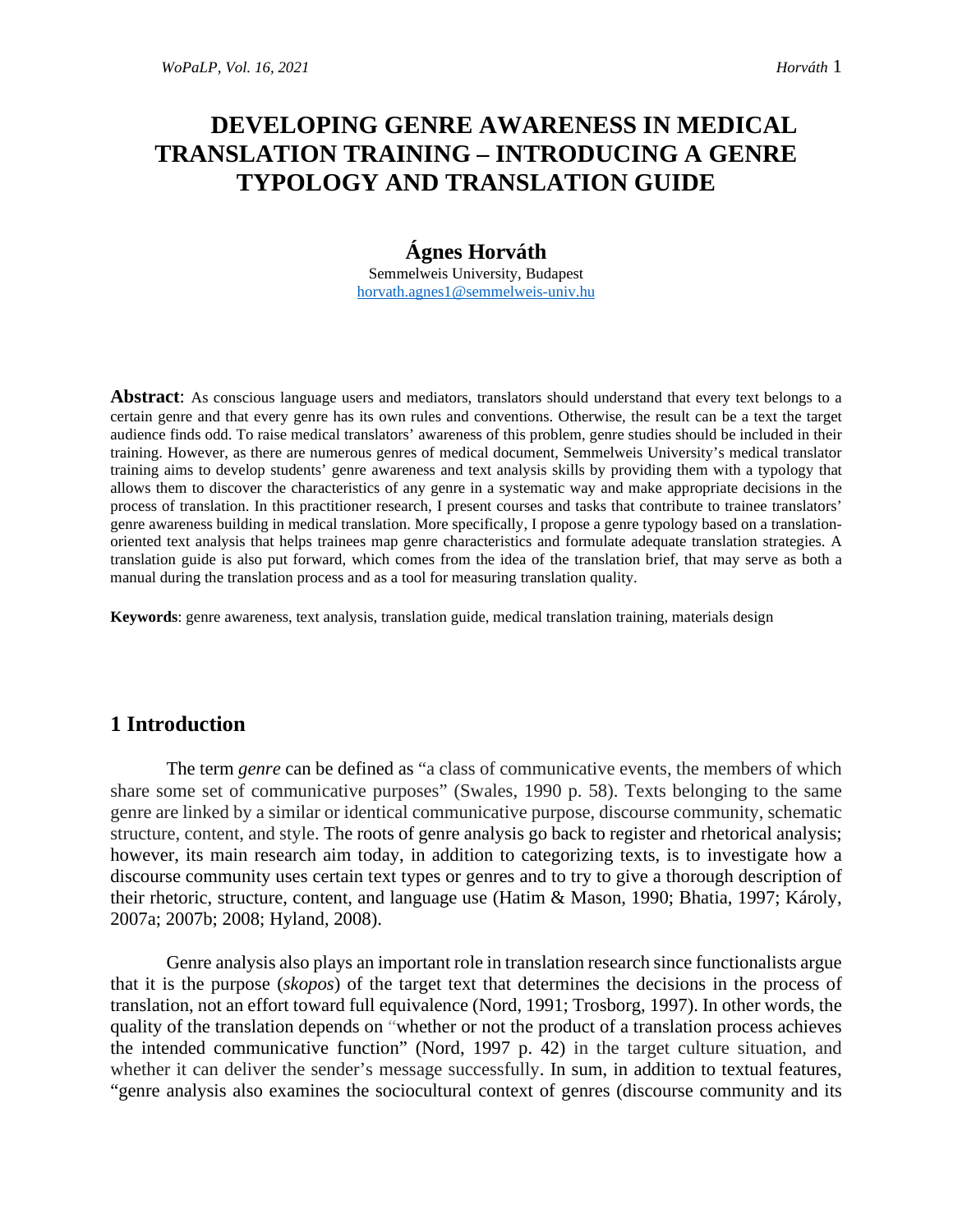expectations, the communicative purpose and social function of the text, and its interactions with other genres and texts)" (Balogh, 2020 p. 75).

The necessity of genre studies in translation training has been supported by several studies (Colina, 1997; García Izquierdo, 2000; Trosborg, 2002) which argue that this knowledge is an integral part of translator competence. Genre competence enables translators to be better readers and writers; they can interpret the source texts more efficiently and produce translations that meet the expectations of the genre, the client, and the target audience (Balogh, 2020). However, trainee translators entering the program are typically unaware of the term *genre* or any translation dilemmas on the text level; instead, they focus only on translating words and sentences (Klaudy, 2005). Even if they have experience in the translation of a certain genre, they are not necessarily aware of the text's characteristics. Therefore, it is the task of the discussed training to make students realize that every text belongs to a certain genre and that every genre has its rules and conventions which can differ from culture to culture and that genre expectations highly influence decisions in the process of translation.

In the absence of genre competence, translators are more likely to produce texts which the target audience finds odd, since they do not comply with the genre's culture-specific norms and conventions the addressees are accustomed to. This deviation also hinders the readability and functionality of the text (Károly, 2007b; Colina, 1997). According to Heltai (1999, 2009) and Chesterman (1993), disobeying genre norms and conventions is a more serious mistake than a grammatical error, since the latter does not detract from the text's quality and consequently prevent it from functioning in the target communicative situation, whereas the former does. Texts failing to perform their communicative function cannot be accepted as translations. As Nord (1997) says, "[t]exts are intended to be meaningful to their addressees, and therefore text producers (and translators are text producers as well) shape their texts so as to conform as far as possible to the situational conditions of the addressees."

However, it has been proved that through education students can acquire competence in genre and genre systems and become language experts whose work is recognized by the target audience (Borja Albi, 2013). During the learning process, the study of bilingual and parallel corpora are key elements that enable trainee translators to analyze and describe genres, to identify their common features and unique language forms, and to make a list of possible functional equivalents. During translator training, students are also expected to develop so-called genretransfer competencies to be able to form translation strategies specific to the target genre (Károly, 2008).

### **2 Background**

Semmelweis University launched its postgraduate, part-time, 2-year medical translator and interpreter training in 2012 and has awarded degrees to 75 students. Regarding that student population, 94% of those who graduated between 2012-2021 hold a degree in medicine or healthcare, while the rest are biologists or have a humanities background with a strong interest in health sciences (Horváth, 2021). The aim of the training is to graduate health professionals who make conscious decisions in language use and translation, and who can mediate between languages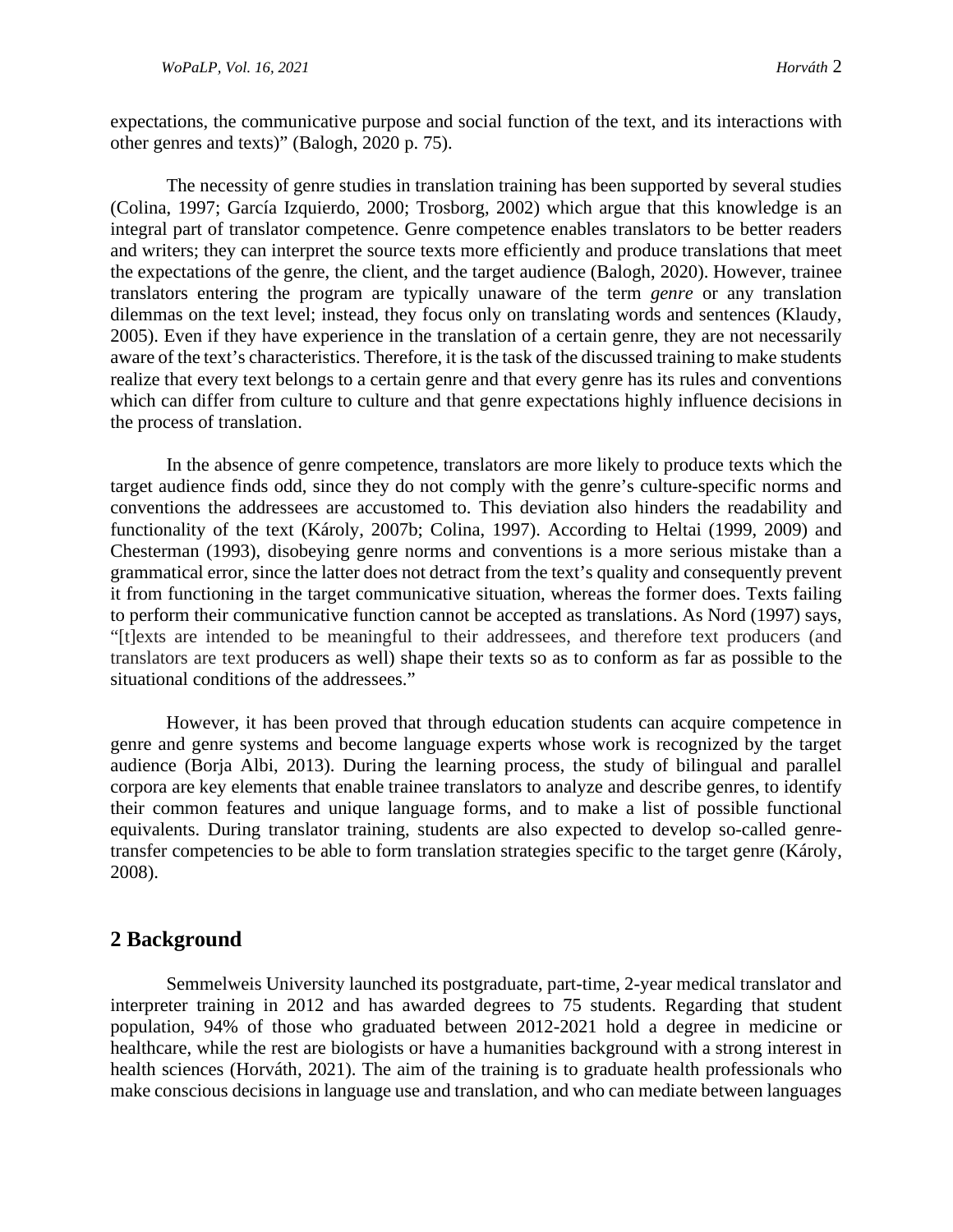and cultures with confidence while complying with the ethical rules of the profession. Teaching medical genres and developing genre awareness are key to achieving the aim of the training.

Semmelweis's training was adopted from the University of Szeged and has undergone several changes to tailor the teaching material and pedagogy to student needs while adhering to the constraints of the original educational program. Unlike many translator training programs, the curriculum under scrutiny here sets time and credit aside for genre education. Having completed the introductory courses in the first semester, including a glimpse into text linguistics and sociolinguistics, students learn about written medical genres in the second semester, and oral medical genres in the third semester. As this article focuses on translator training, the course on oral medical genres will not be explained.

The current genre awareness training in a variety of written medical genres was established by 2016 and takes two semesters, strictly speaking. It starts with a lecture in the second semester, when students become familiar with a typology for genre analysis, then continues with two seminar courses in translation (English to Hungarian, Hungarian to English) in the third semester. The translation guide was introduced in the translation seminar courses during the spring semester of 2021. The theoretical training occupies six 90-minute classes, while the seminars take eight classes of 90 minutes per translation direction.

### **3 Phases of the research**

The original aim of the lecture on genres was to introduce students to the wide spectrum of medical genres used in health care and to teach them how to translate these texts. However, considering the limited time and the lack of literature and guides on translating medical texts in the Hungarian-English language pair, it seemed like a better plan to provide students with a tool that would enable them to discover the features of any medical genre on their own, even outside the framework of the class. In this way, the lecture would no longer suffer from the pressure to squeeze as many genres into the course material as possible, though by the end of the course, students would still be equipped to provide quality work when given any written medical genre to translate.

As for the tool, "my goal was to develop a text typology that is general enough so that students can apply it to any genre, but also specific enough to be able to map the given genre properly" (Horváth, 2018). As my initial criteria for discovering genre characteristics in medical documents bore resemblance to Nord's (1991) model of text analysis in translation, the starting point of the genre typology to be proposed here was her model.

The reason why my proposed medical genre typology (Appendix A) works well in translation classes is that Nord's model was designed for teaching translation and represents a "translation-oriented" mode of text analysis. In her model, which is not restricted to any text type or language, students must first investigate the so-called extratextual factors, which describe the communication situation of a text, and then the intratextual factors, which highly affect the nature of the text. Among the extratextual factors are the sender, intention, recipient, medium, place, time, motive, and text function, while the intratextual factors include subject matter, content,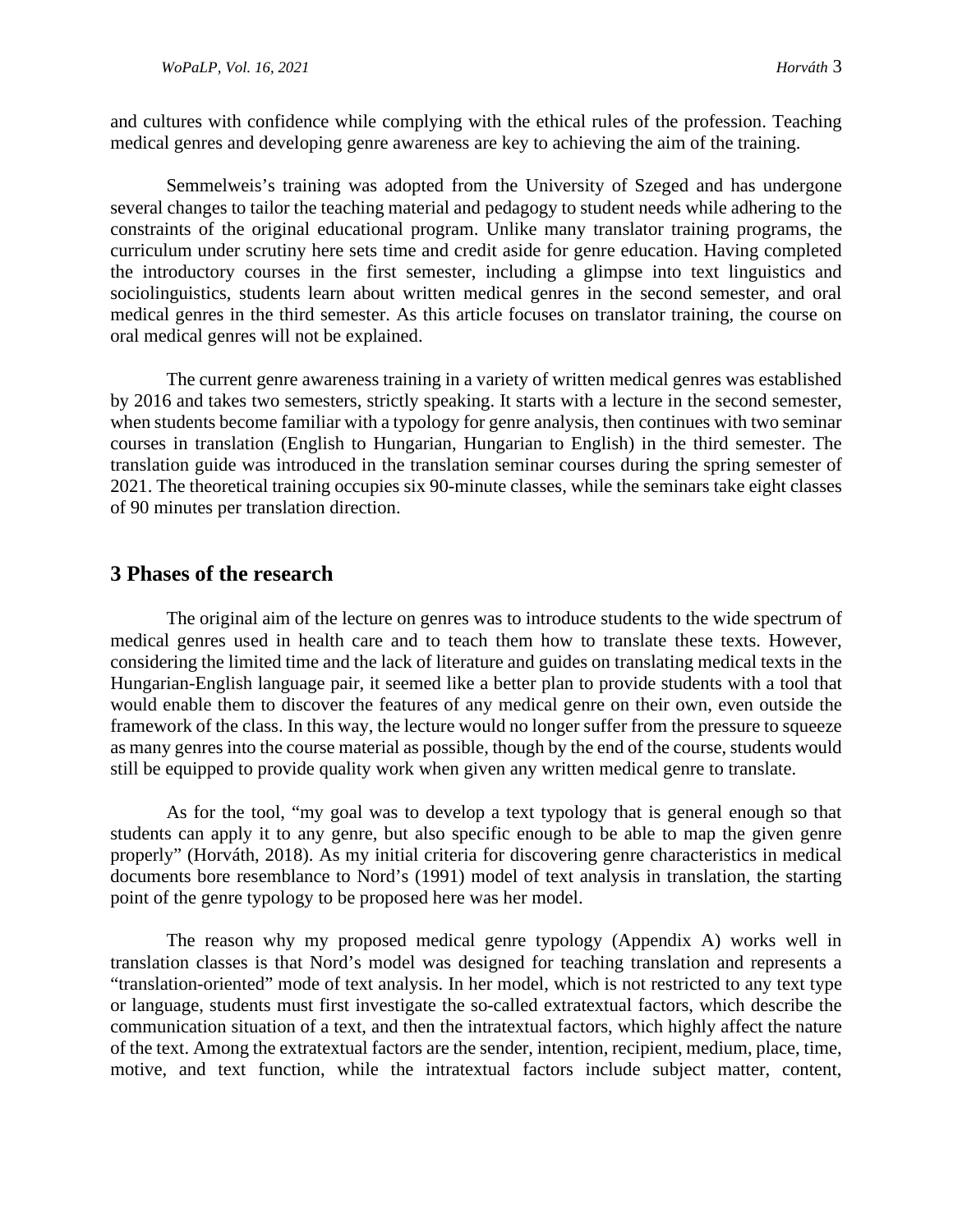presuppositions, text composition, nonverbal elements, lexis, sentence structure, and suprasegmental features.

Based on prior experiences, my typology for medical genre analysis rather focuses on the intratextual factors than the extratextual ones, because the information revealed by many of the latter is either predictable or does not affect the decisions in the process of translation in the case of medical texts as much as in literary translation, for example. Intratextual factors have also been selected and specified for medical texts. During the six classes of the theoretical course, we have time to analyze together two written genres as practice. For the exam, students are required to choose a very familiar genre from their own field, build a corpus and prepare a genre analysis of it, and perform the recommended translation strategies. Since the lecture was developed mainly as a theoretical class with the aim of learning about medical genres and gaining experience in genre analysis in order to produce high-quality translations, it appeared that theoretical training must be followed by practice, and for this reason, genre analysis was introduced into the translation seminar classes of the following semester.

The plan was to build the curriculum of the translation seminar classes on students' exam materials. Hence, in every class, we focused on the translation of one particular genre while using the detailed genre analysis of a student, who acted as the expert of that genre and was on hand to answer any additional questions that arose. However, it eventually turned out that the students' exam works were too lengthy for a translation guide, so a shorter version of their work was then introduced as a translation guide in the spring semester of the 2020/2021 academic year.

The translation guide comes from the idea of the translation brief developed by Nord (1991; 1997). The translation brief (Übersetzungsauftrag), also referred to as translation instructions, was designed to be a tool for measuring translation quality but can also be used in translation classes as a guide for trainee translators who lack experience in translating a certain type of text. Nord's translation brief was also successfully adopted by a national demonstration project in the U.S. called *Hablamos Juntos*, which aimed to provide language assistance for hospitals in areas highly populated by Latinos (Moreno and Morales, 2010). They define their translation brief as "a set of instructions prepared by a requester that accompanies a translation assignment, thus enabling the requester to convey information about the source text, the specific communicative purpose and context in which the text is used, the intended uses of the translation and what it aims to accomplish" (Hablamos Juntos, 2009).

The translation guides used in the medical translator training course at Semmelweis University are a combination of student exam work and the brief by Nord. They aim to provide a guide for students who are not completely familiar with a certain genre and its translation strategies, and they can also be used as a tool for the teacher to correct and evaluate student translations. However, translation guides approach the translation process from the aspect of the genre and cannot be compiled by the requester only. The guides used in class are more detailed than the brief; they contain a short genre description to point out the general differences between the source and target cultures, recommend translation strategies, and provide a glossary of genre-specific expressions.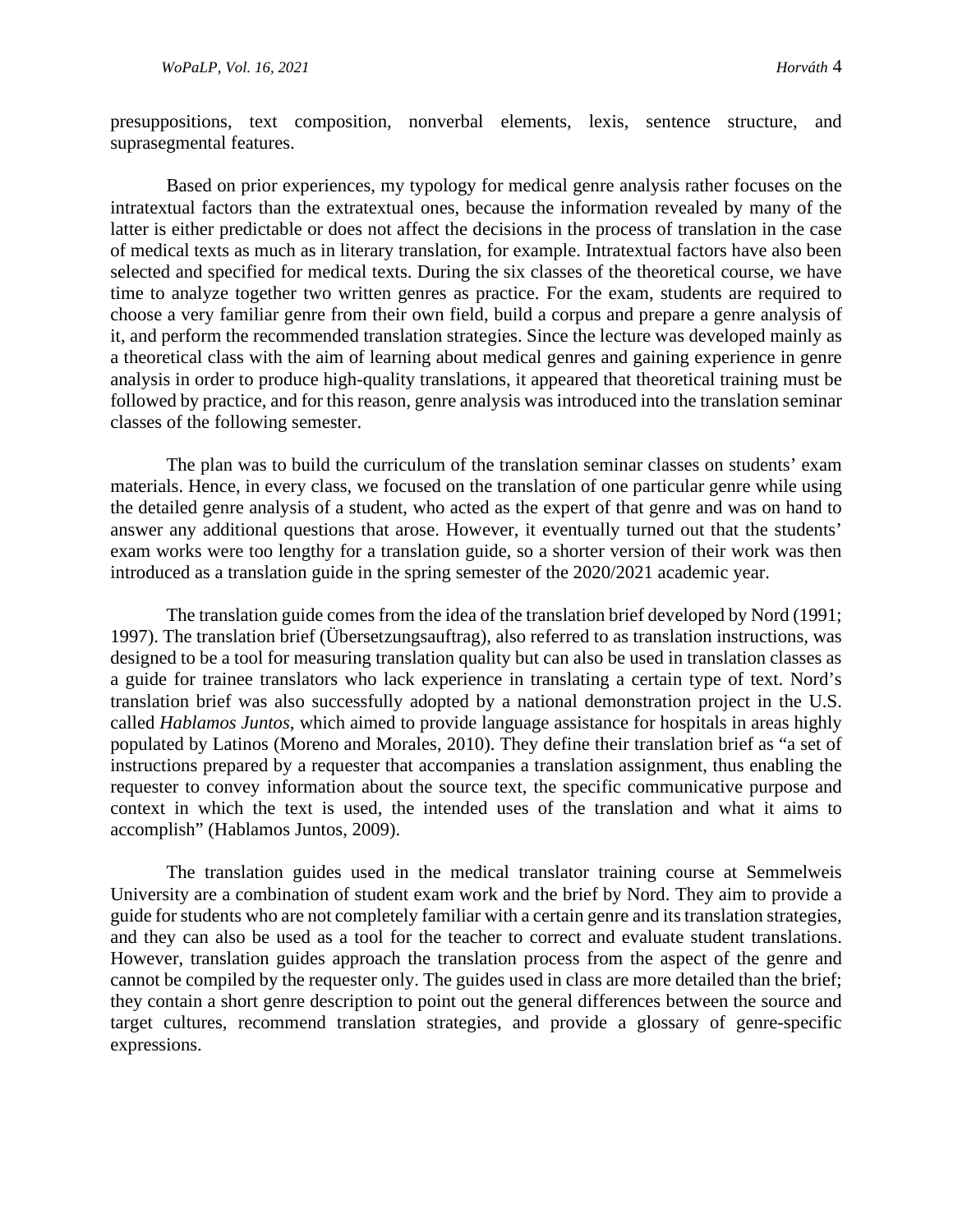### **4 Outcomes**

#### **4.1 Course description of the theoretical training**

The lecture course called *Written Genres in Health Sciences* consists of six classes of 90 minutes. The objective of the course is to give students a deeper understanding of what genre is and to improve their genre awareness and ability to discover the genre characteristics of a text and to formulate genre transfer strategies in order to prepare translations that comply with the expectations of the genre and the target audience. The course also improves students' contrastive textual competence and widens their knowledge of intercultural communication.

The course starts with the basics of genre studies: what we mean by genre, what role genre plays in translation, and what the most commonly translated medical genres are. Subsequently, with teacher guidance, the students collectively analyse two medical genres in class. Among the genres, one is highly constrained or hard-structured, and one is less constrained, that is, softstructured, allowing translators to have more freedom when translating it (Vannyikov, 1987).

Before starting the actual text analysis, students are required to build two main corpora in preparation for the class. They are asked to collect texts of the researched genre used in the source and target cultures and to build a bilingual corpus including two monolingual corpora. These texts need to be authentic, which means that they are not translations but rather results of first text production written by native speakers for native speakers and used within their own cultures. These monolingual corpora are suitable for familiarizing students with the genre in their home environments and for studying the natural patterns of both the source and target languages (Baker, 1995).

Students also have to build a parallel corpus, which includes original source texts and their official translations in the target language. Parallel corpora "allow us to establish, objectively, how translators overcome difficulties of translation in practice, and to use this evidence to provide realistic models for trainee translators" (Baker, 1995, p. 231). The bilingual corpus and the parallel corpus are uploaded to the class's Google Drive folder, which provides free access to everyone.

For the genre analysis, students use the proposed medical genre typology (Appendix A) based on Nord's (1991) model. Each genre takes two classes to analyze, and students usually work in pairs. Having gained experience in mapping genres for translation purposes, students are asked as an exam requirement to choose a genre from their own field, or one in which they have extensive reading, writing, or translation experience, and to prepare a genre analysis that includes recommended translation strategies as presented in class.

#### **4.2 Genre analysis with text typology**

Before starting the actual text analysis, students must provide some basic information about the genre they are investigating together in class (Appendix A). First, they have to give the correct name of the genre in both the source and target languages, and they have to indicate the direction in which the genre is typically translated. In the typology, they have to give the sources of texts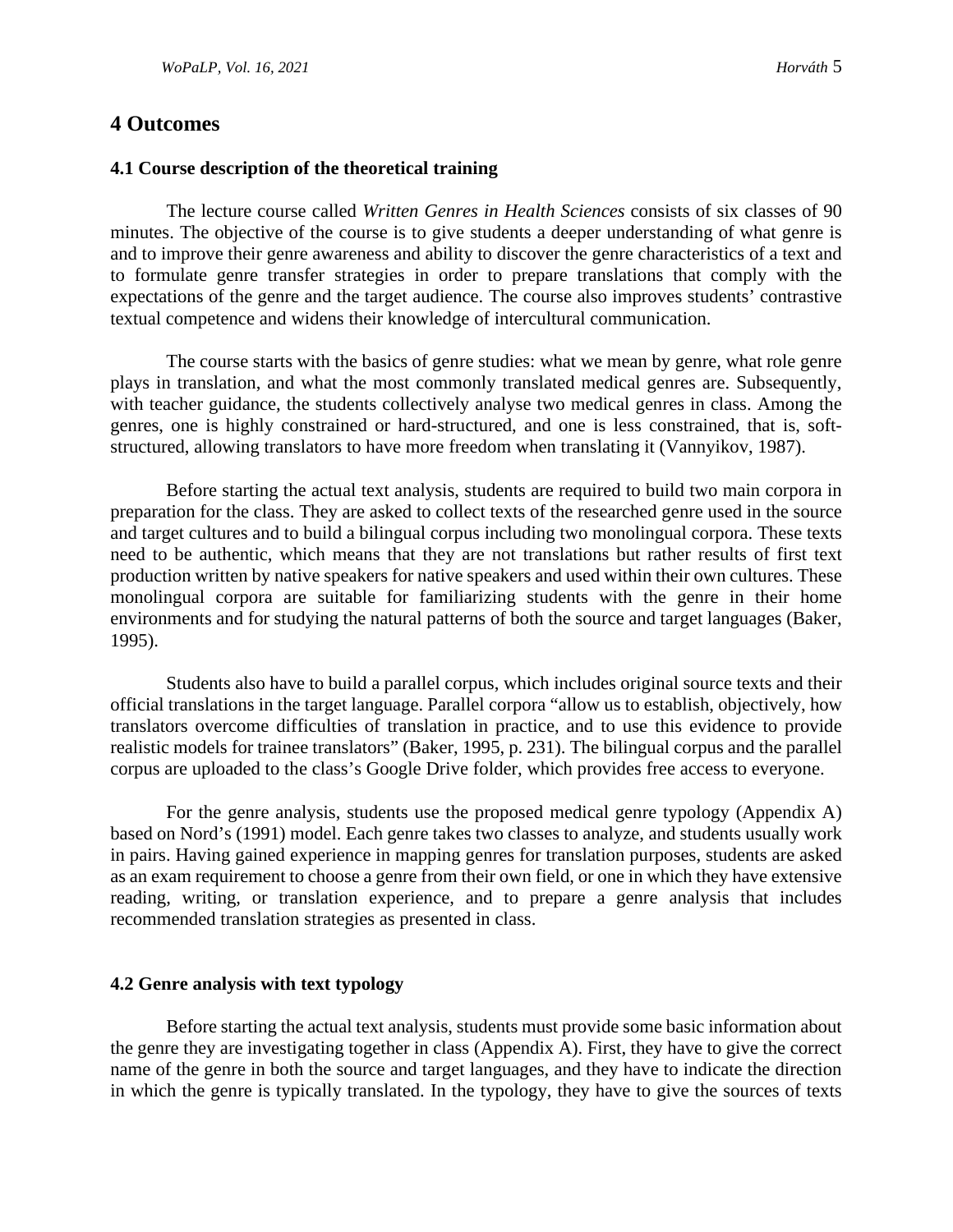used in similar communicative situations. The sources will, on the one hand, help the teacher correct and evaluate the students' work, and on the other, provide examples of the given genre for anyone who needs to translate a similar text.

Students are required to indicate any guides, instructions, glossaries, term bases, or templates that have been issued for the writing or translation of the researched genre. Any published literature on the genre can include information students find useful when setting up translation strategies. Finally, students are asked to share any information about the genre that could help fellow translators become familiar with the text or influence their decisions in the process of translation.

According to the proposed typology, genre analysis consists of three main phases. First, students analyze the bilingual corpus, including the authentic texts used in the source and target cultures. Then they investigate the official translations in the parallel corpus and try to identify translation strategies. Finally, they formulate their own translation strategies.

In my opinion, the reason it is insufficient to study only official translations is that the highest quality translations are always made by experts in the given genre, who know it thoroughly in both languages because they regularly read, write, or translate it. Therefore, it is absolutely necessary to study the genre in both source and target cultures to better understand its nature and function, and to see the similarities and differences in terms of text structuring and language use.

The reason students need to be prepared to formulate translation strategies on their own, relying only on the authentic texts in the two monolingual corpora, is that certain genres are not typically translated into the target language despite the need for it, so there are no official translations as a source of information or a model to learn from. It may also happen that a genre is frequently translated – discharge papers, for example – but due to confidentiality requirements, these documents are unavailable for student use. Or even if translations are available, there is usually no information on who the translator was – a professional translator with or without experience in medical translation or qualification in medical translation, or a healthcare professional with good English skills – or information on who approved the translation. As there are no guides on how to translate certain genres, and since the official translations may not be fully considered a pattern to be followed in every aspect, their evaluation lacks objectivity. This is why I believe that, though it extends the analytical process, the study of the two monolingual corpora is key to forming a comprehensive picture of the genre and developing appropriate translation strategies.

In the first phase of genre mapping, students conduct an analysis of their bilingual corpus and investigate the external and internal text factors of the authentic texts to better understand the genre's nature in both cultures. Starting with an investigation of the extratextual factors, trainee translators indicate the status of the text's author (e.g., healthcare professional, layperson, legal professional), the discourse community, who the genre is addressed to (e.g., healthcare professional, layperson, both), the aim of the genre, what it is trying to accomplish, and the students' expectations of what they anticipate will be easy or difficult about translating the genre. This task can also function as a warm-up for the analysis.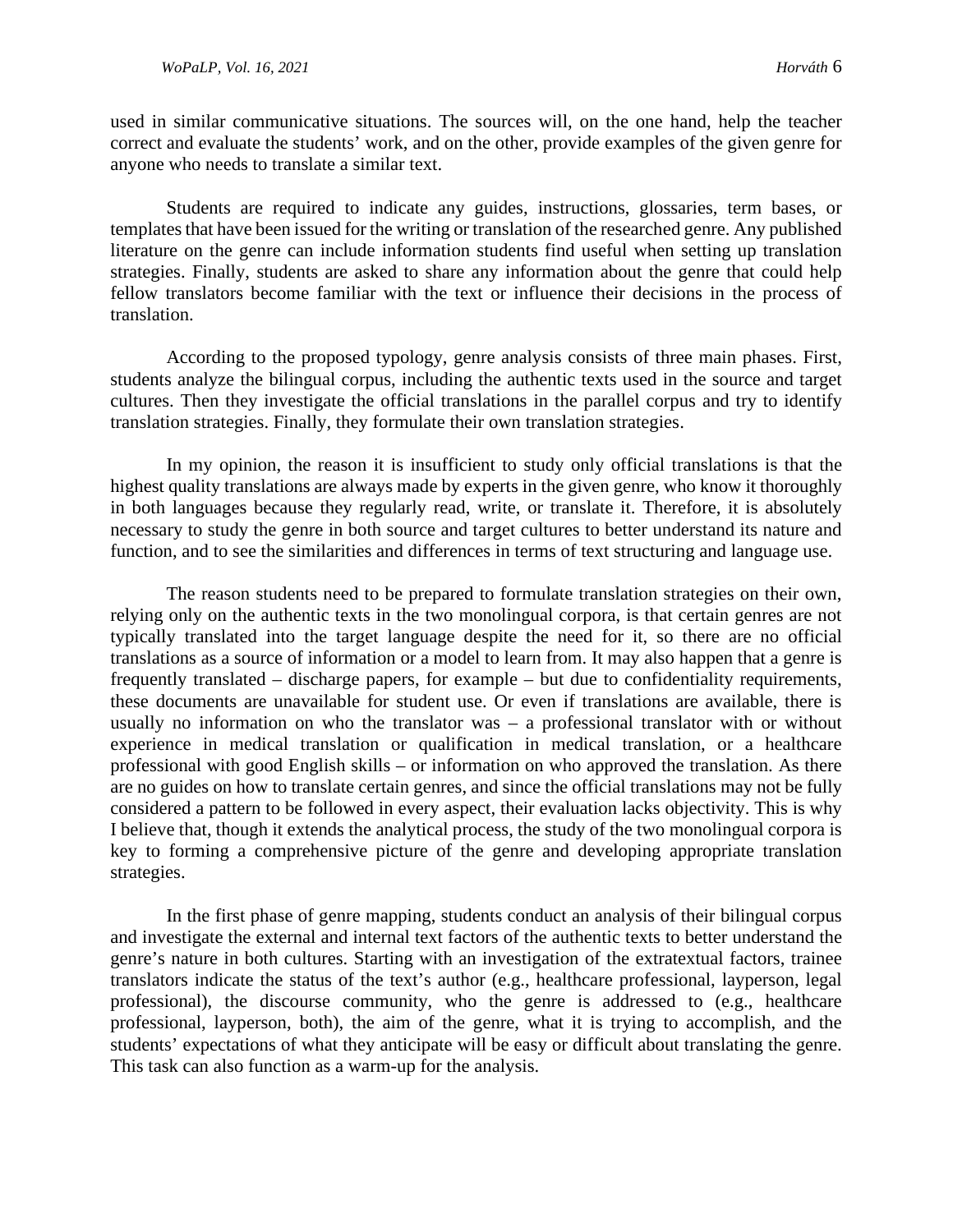#### *WoPaLP, Vol. 16, 2021 Horváth* 7

As for the intratextual factors, students are required to indicate the topic of their text, along with the genre's typical structure and content. It is interesting to see what differences there are between texts of a single genre in two different cultures. Hungarian informed consent forms, for instance, typically lack a section on alternative treatments or the single sentence about refusal of the treatment or medical intervention.

Students must indicate whether the genre is typically written in a healthcare professional, semi-professional, patient-friendly, or academic style. The issue of addressing the reader is closely connected to style. For example, in English, the author can use a personal style of writing that includes *you* and *your doctor.* When translating it, however, students need to keep in mind that the Hungarian language distinguishes between a formal and an informal *you* (*Ön* vs. *te*). However, when authors use an impersonal style, it is interesting to see which generic noun or pronoun is most frequently used in the monolingual corpora – in Hungarian authors may use *mi, ők,* or *a beteg*, while in English they may use *you, one, we, they, people, the patient,* or *patients*. Students should also characterize the genre according to its sentences' length, complexity, and type (e.g., declarative, interrogative, imperative, exclamative).

It is also important to indicate which verb tenses and modal verbs are the most commonly used in a particular genre and to specify what cases they are used for. These factors can reveal useful information when translating from Hungarian to English, as several genres addressing laypeople and patients are written in plain English, which uses a reduced range of linguistic tools to convey a message. This phenomenon can also affect the events a verb tense is used for or the meaning of a modal verb. The ratio of active to passive sentences in English texts also influences decisions in the process of translation. Finally, students are asked to compile a glossary of the most typical genre-specific terms, phrases, and standard sentences. These results can be turned into a term base and used in any CAT-based translation project.

Once students have gained a deep insight into the researched genre used in both source and target cultures, they have to recommend translation strategies based on the patterns they have found in the authentic texts of the target culture. For a comprehensive result, students are asked to go through the typology's intratextual factors again and draw up a translation strategy for each of them. In this task, they basically must explain how they would translate the target phenomena and how they would solve the target translation problem. For the sake of clarity, they should use a bullet point list.

In the second phase of the genre analysis, students are required to analyze their parallel corpus, including official translations and their source texts, and see what the translator did. In this phase, the task is to investigate which previously formulated translation strategies can be identified in the translations and which ones were ignored by the translator. For time efficiency, the students are asked to copy and paste the appropriate strategy to the right place. It is also worth examining whether there are strategies the translator regularly uses but which were not formulated based on the comparative study.

Having gained a great insight into the genre and its characteristics in the source and target cultures, and having examined the official translations, in the third and last phase of the analysis students draw up their final list of translation strategies. Following the analysis of the parallel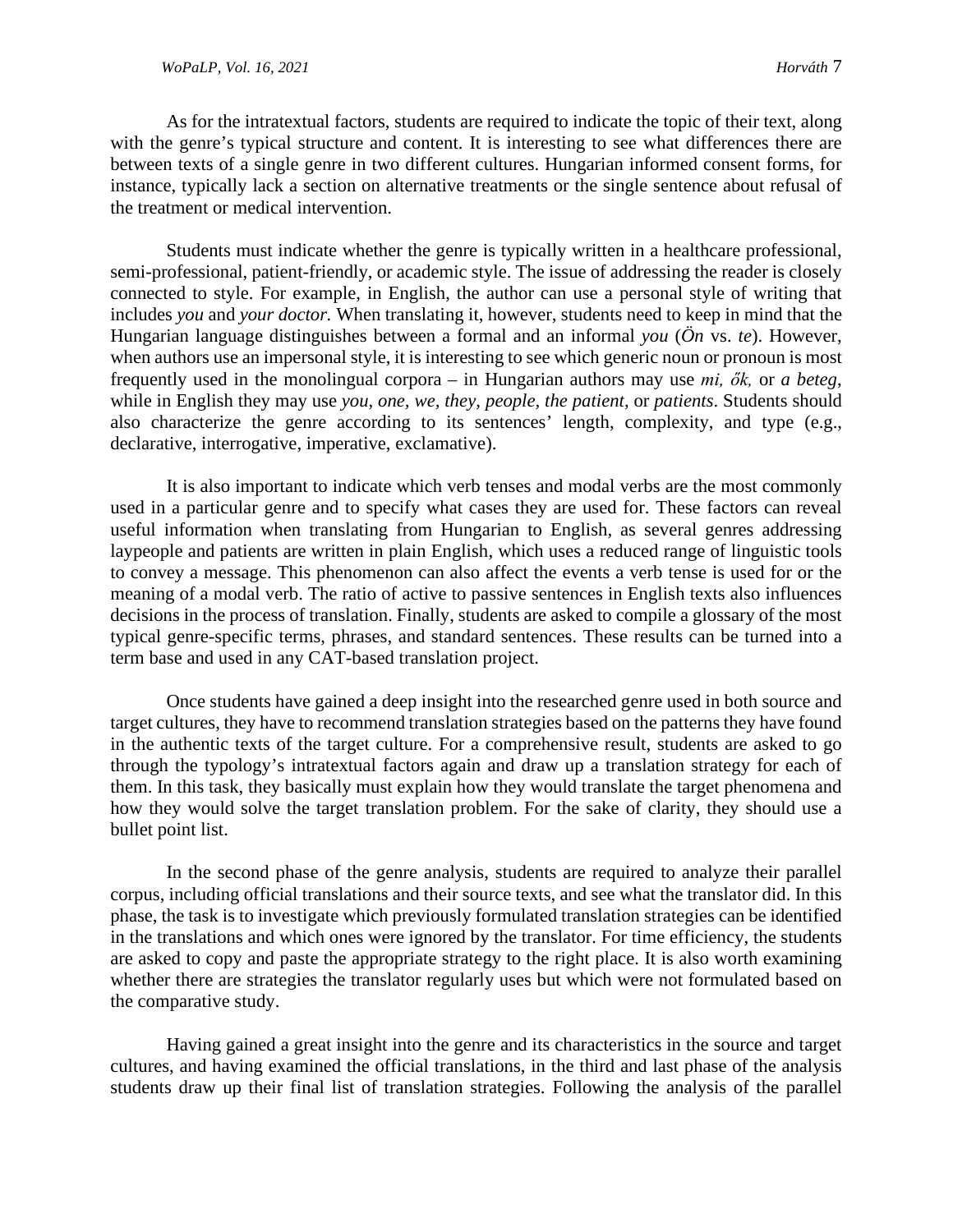corpus, they must consider which strategies should be kept and which ones should be dropped. Again, it is good enough to copy and paste the results from phase two.

To maximize the efficiency of their strategies, students need to be critical of the results of their descriptive study, that is, the language patterns and translation strategies they have collected from the authentic texts in the target language and from the official translations. They should also consider whether these strategies are the right instructions to prepare translations that can fulfill the text's communicative function in the target communicative situation (Nord, 1997). For example, certain Hungarian consent forms are written in medical and legal jargon: language laypeople and patients – the discourse community of the genre – find difficult to read and understand, which is at odds with the genre's communicative purpose to inform readers about a medical intervention. In this situation, the patterns found in the authentic source language texts should not be the norm governing any future translation tasks.

Another reason for a critical eye is the composition of the target audience. In Hungary, medical papers are typically translated into English for foreign patients. However, the patient population of non-Hungarians is a culturally and linguistically varied group whose English skills cannot be expected to be at a native level. Therefore, patterns found in the authentic English texts, written for English native speakers, will not necessarily be efficient for the target audience of a HUN>ENG translation. Phase three is probably the most valuable part of the analysis, as it combines a thorough knowledge of the genre with the patterns of translation solutions in official translations. In the subsequent semester's translation classes, students use these strategies as a guide in the translation process.

#### **4.3 Course description of the translation courses**

In the third semester, students have two translation seminar courses: one from English to Hungarian and one from Hungarian to English, each consisting of eight classes of 90 minutes. The aim of these courses is for students to gain experience in the translation of different medical genres, to see how constrained certain genres are, and how much freedom and responsibility translators have in some others. Furthermore, in this semester students learn a technique that helps them develop their genre awareness and make conscious decisions when translating genre characteristics. The teaching material of each course is made up of the exam work the students prepared in the previous semester in the *Written Genres in Health Sciences* theoretical course. Since translation classes are always scheduled as double classes, each course requires four plus four genres to be taught. As there are 16 to 18 students per year, they always produce enough material to be sorted out between the two translation directions.

By preparing the schedules of the translation courses, genre experts are also appointed, which role includes some extra duties. First, these experts are asked to prepare the translation guide (Appendix B) based on their genre analysis from the previous semester and choose two texts to be translated by the class. They upload these materials to the group's Google Drive folder and also add their previously compiled corpora (bilingual, parallel) as information and example texts for their classmates. Students are expected to inform themselves about the genre to be translated before each class.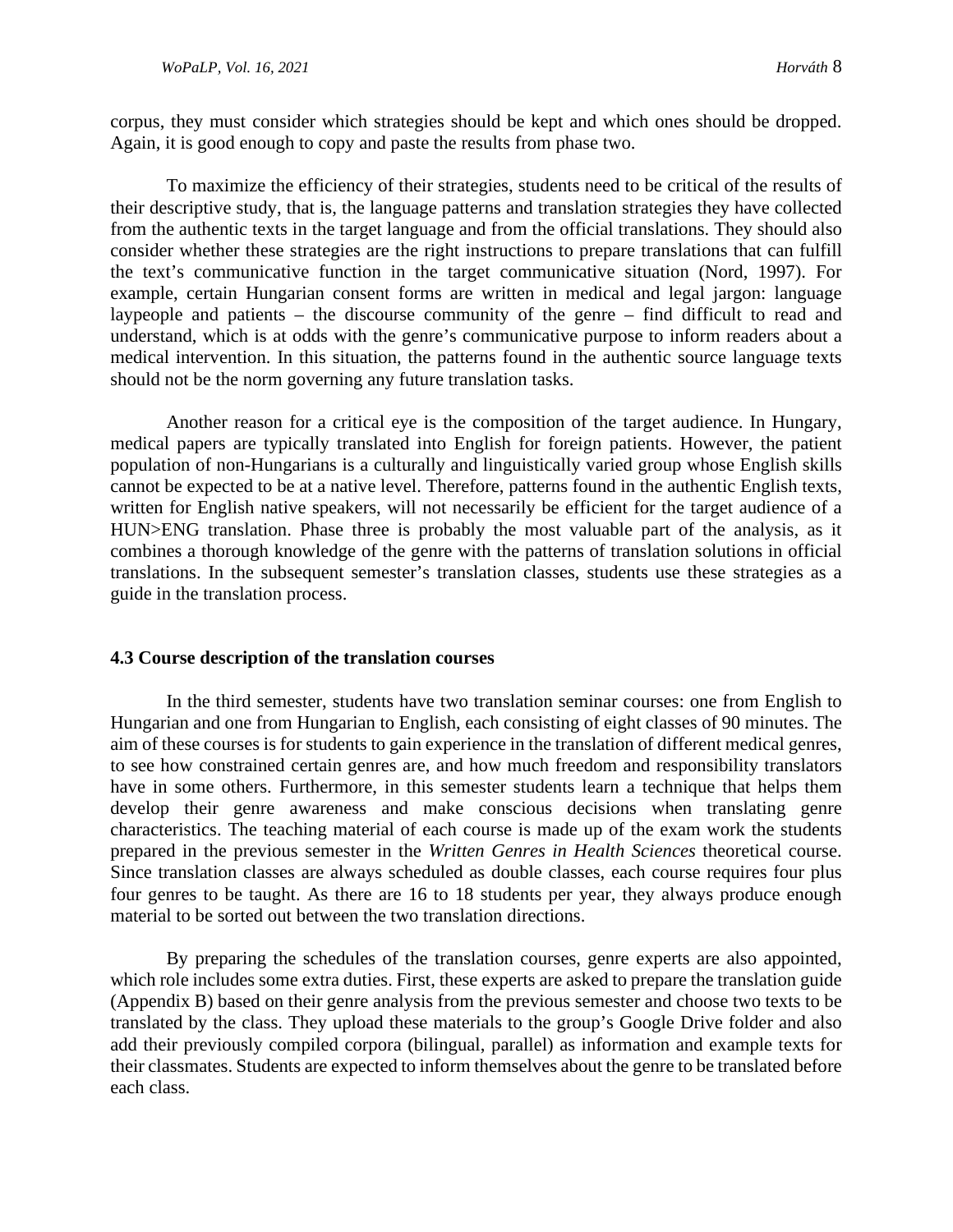In class, students are given the first text to translate as a practice task. In addition to the translation guide, students are also allowed to consult the genre expert if they have translation dilemmas. When they are done, they correct the translations together, sentence by sentence. The genre expert plays a leading role in this process, sharing their screen to show one possible translation of the text, and giving feedback on the genre shifts the others used. The teacher's task is to correct students' lexical and grammatical errors. While correcting their work and discussing translation problems, the list of recommended translation strategies can be edited.

For homework, students are given the second text to translate into the target language; they are required to send these back to the teacher by a predetermined deadline. For guidance, they have the translation guide and the corpora with the example texts on Google Drive, but they can also contact the genre expert. As part of genre awareness development, students prepare an IPDR (Integrated Problem and Decision Reporting), which is a systematic reporting of problems and decisions students face during a translation process (Gile, 2004 p. 2). This task gives the teacher insight into the students' thinking, what difficulties and doubts they are struggling with, and what strategies they use and why. IPDR is also useful "to raise their [students'] awareness of various components of the translation process and to promote best efforts towards maximum quality" (p.2). Following the reporting process, students provide a short description of their experiences, explaining what was easy or difficult about the translation task, whether the translation guide provided enough help, whether there was a section in the text they returned to repeatedly to perfect it, and so on. In the evaluation and assessment process, the genre expert will also take their part and give feedback on the solutions for translating genre characteristics.

#### **4.4 Translation guide**

The aim of the Translation Guide (Appendix B) is to introduce the genre to the trainee translators and to provide help on how to translate it to the target language. The translation guides are always prepared by the students, the classes' genre experts, based on their extensive genre analysis from the previous semester's *Written Genres in Health Sciences* course. The guides can also function as a tool for the teacher to assess students' translations (Nord, 1997; House, 1977).

As a start, the expert of the genre must provide the genre's correct name in both source and target languages along with the translation direction (Appendix B). The sources of texts used in similar communicative situations also must be indicated to provide examples for the translator. Any guides (instructions, glossaries, term bases, or templates) issued for the writing or translation of the genre significantly determine decisions in the process of translation and give a sense of how constrained the genre is, that is, whether it is a hard-structured genre or a soft one in which translators have more freedom in their choices.

In the second part of the translation guide, the expert is required to describe the context of the genre, where it is used (in which field of health care and in what situation), why it is needed, and what the purpose of the genre is. It is of key importance to know who writes these texts and for whom, that is, who the discourse community comprises. An interesting aspect of the genre is whether it is frequently translated. Can the translator expect to see official translations, or are texts in the genre rarely translated, which implies more research work? Indicating whether it is a hardor soft-structured genre greatly determines the translators' job and foreshadows how much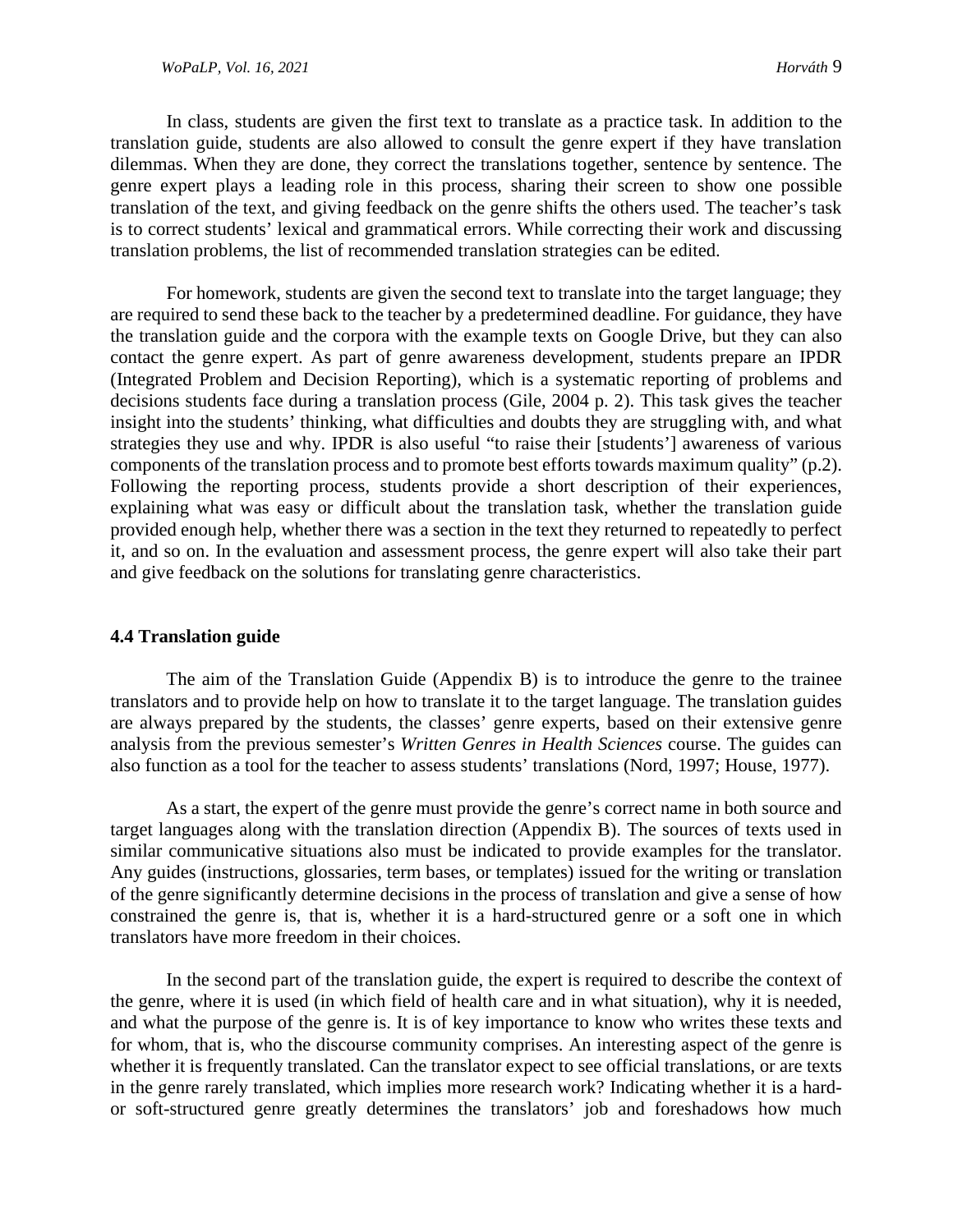preparation they will have to make before the translation. Knowing that the text belongs to a highly constrained genre, the translator will be exposed to less serious translation dilemmas, as the client provides the translator with the necessary information on the structure, language use, and terminology to be followed precisely. The pitfall of translating such a text is the risk of not knowing that it is a hard-structured text, and therefore not knowing its mandatory requirements. Consequently, the students prepare the translation to the best of their knowledge, which will be just one version of the text in the target language – one that might fail to meet the requirements of the genre and the expectations of the client and the target community. Such translations are very likely to be discarded by the client.

On the other hand, knowing that the text belongs to a soft-structured genre, translators can 'enjoy' more freedom; however, this also means that translators must be more conscious of the text (text type, genre characteristics, target audience, expectations of the client, and the target audience) and the purpose of the translation task. Throughout the translation process, they can choose from several translation options and make significantly more decisions in the process of translation.

While the translator's work is highly governed when dealing with hard-structured texts, real-world experience in soft-structured texts is that often the only instruction the translator receives is to translate the document into the target language. They do not get any guides, specific instructions, or a description of expectations. In the absence of this information, there is great responsibility resting with the translator, especially in doctor-patient communication. The occasionally heavily medical and legal style of the aforementioned Hungarian consent forms undermines the informative function of the genre and its readability for the discourse community. In this situation, and without any specific instruction by the client, it is the translator's responsibility to decide whether they should improve the readability of the text in the target language and distance themselves from the style of the source text. However, they can also decide to prepare a source-oriented translation (Toury, 1980), which reproduces characteristics of the source language in the target text, making it difficult to read and understand for the target audience as well.

Next, the genre expert must explain whether there is a difference between the two cultures in terms of the structure and content of the genre. In doctor-patient communication, it is good to know whether the authors of the authentic texts keep in mind who the text's audience is and phrase the information accordingly. The translator needs to avoid using technical words and long sentences; instead, a patient-friendly style is preferred. Finally, the expert can provide further information about the genre translators could find useful in their attempt to reach maximum quality. Following the introduction of the genre, the experts present their list of recommended translation strategies and a glossary of the genre's specific words, expressions, and standard phrases or sentences.

# **5 Reflections and implications**

The aim of medical translator and interpreter training at Semmelweis University is to provide trainee translators with the necessary skills and knowledge to become professional language mediators with excellent intercultural competencies, and who can provide a reliable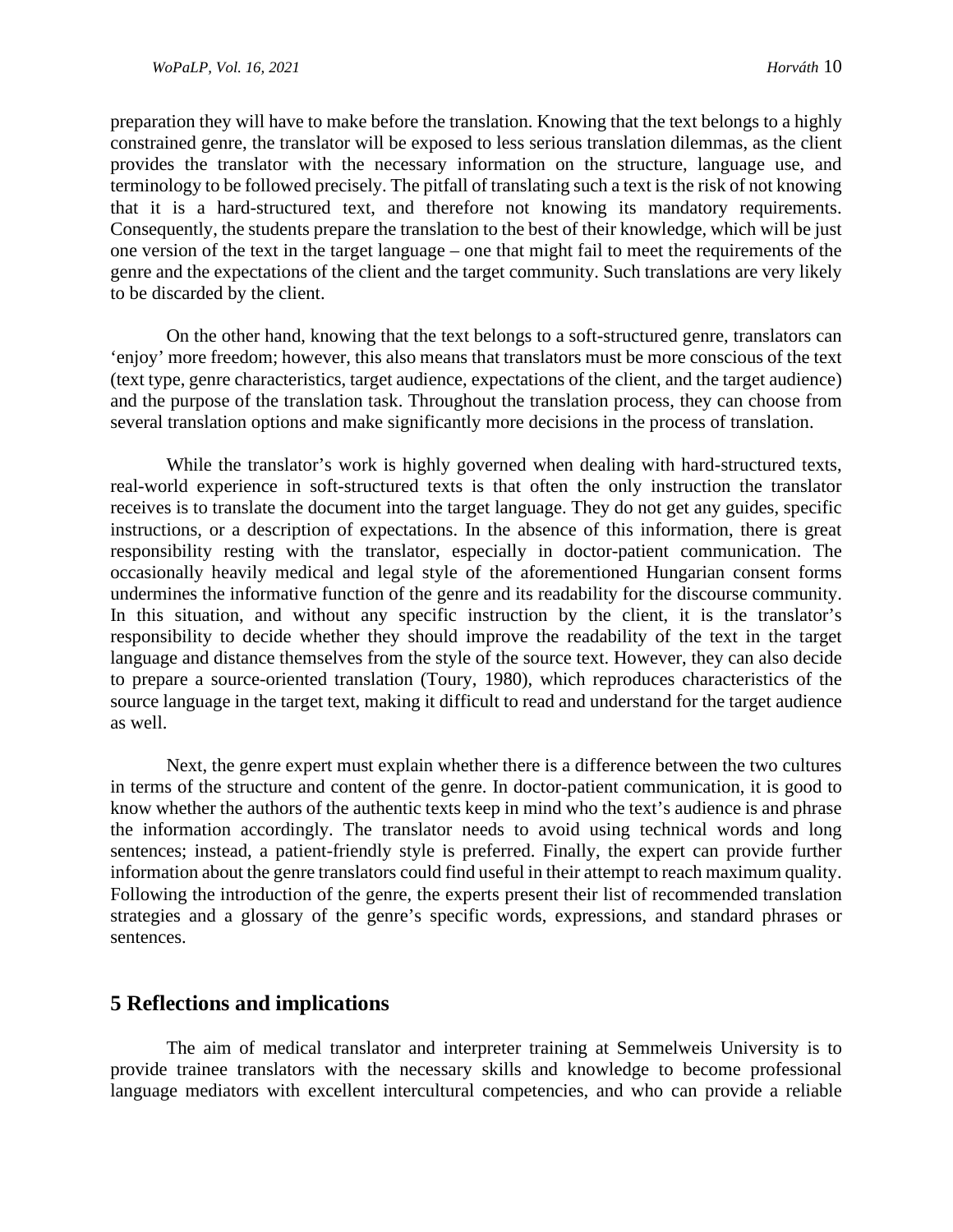foundation for their language choices and translation decisions in the various areas of medical translation. Regarding genre-oriented education, the number of theses written within the framework of Semmelweis's training program on the topic of how to translate a certain medical genre shows that this material is particularly popular among students. It must be noted, however, that this kind of linguistic education is rather foreign to students with a medical or healthcare background; the beginnings can therefore be challenging for some.

Despite the initial difficulties, having completed the theoretical course and gained experience in translating several different genres in the field of health care, students always offer positive feedback on the genre education and emphasize its usefulness in producing high-quality translations. They also praise the translation guides for their strategies and advice on hardstructured genres. Measuring students' genre awareness is more difficult. Still, the IPDRs they prepare in translation classes and the discussion sections in their theses show definite improvements in conscious decisions in the process of translation and language use compared to the beginning.

In sum, based on my experiences, the combination of the theoretical course and the translation classes creates a comprehensive program for teaching medical genres and for developing genre awareness within the framework of the curriculum. However, empirical research is also needed to explore if there is development/shift in students' genre awareness before and after their studies, and if yes, to measure the extent of this shift.

For the future, to improve the quality of translations, a comprehensive investigation is needed on the most frequently translated medical genres and on those in high demand for translation with the involvement of both linguists and health professionals. Combined with contrastive textual analysis, an extensive literature can be built on how medical genres are written in Hungary and on how to translate medical genres in the Hungarian-English language pair. As a result, translation guides can be developed for each genre to be used as a guide for translators to facilitate the translation process. Guides can also function as a tool in the assessment of translation quality and in the review of existing translations (Nord, 1997; House, 1977). With the use of this tool, translations can be produced in high volume, while the quality of the texts can be brought to approximately the same level as the original. It should be noted that in the development of translation guides, the functionality of the resulting target language texts must be tested to see whether they achieve the intended communicative function in the target communicative situation (Nord, 1997).

Other potentials of genre analysis lie in pedagogy, teaching translation techniques, teaching English as a foreign or second language, and in developing medical writing skills. Nord (1997) argues that in contrast to professional translators who have extensive experience in the translation of a particular text, for trainee translators lacking such experience, "each translation task should thus be accompanied by a brief that defines the conditions under which the target text should carry out its particular function" (p. 47). Also, translation guides can be used as an aid to evaluate students' translations.

This genre typology can be useful in EFL or ESL courses as well, especially in those where the focus is on developing students' writing skills based on a genre approach. The analysis of an English monolingual corpus reveals the culture- and language-specific norms of the texts, including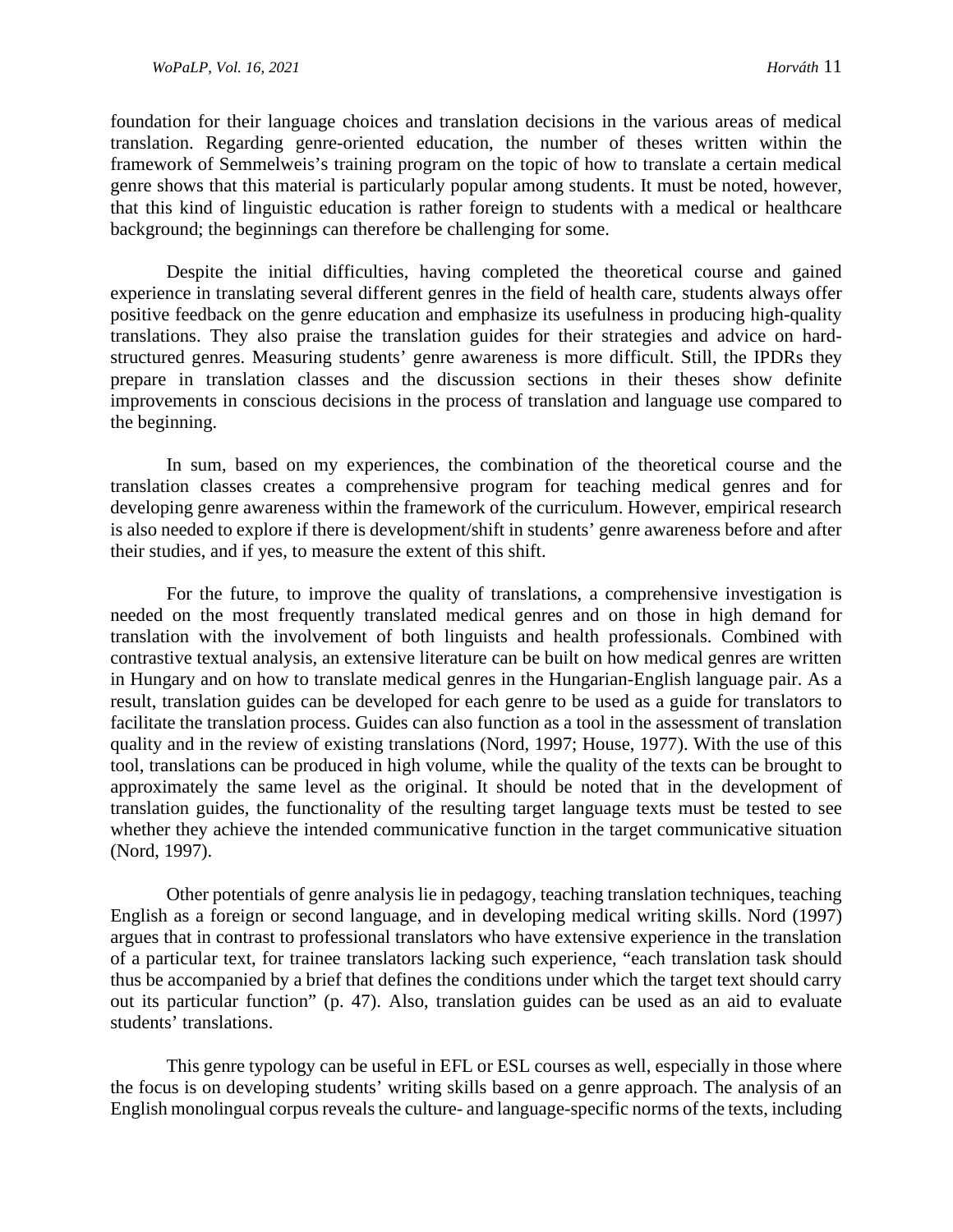their rhetoric, structure, content, and language use; thus, students can easily reproduce a text which matches the characteristics of the genre (Bhatia, 2004).

In addition to English classes, Hungarian medical writing classes can also benefit from genre typology. However, students need to be critical of the results of a descriptive study of their Hungarian monolingual corpus. Contrary to Anglo-Saxon countries, where the plain English movement has had a significant influence on text production for laypeople and patients, in Hungary, the number of guides on how to write in a certain medical genre is quite small, and the ones issued do not necessarily deal with language and style.

Genre awareness and genre analysis lead to another research opportunity, namely: investigating written genres used in doctor-patient communication and testing their readability and functionality in the target communicative situation. The results of the study could be introduced not only in guides but also in Hungarian medical writing education. The quality of texts addressing laypeople and patients will be improved if language elements that make a text difficult to read and understand are excluded. Efficient language use can improve the effectiveness of a medical treatment, the quality of the service and the recovery of the patient.

*Proofread for the use of English by: Karl Cundiff, Department of Languages for Specific Purposes, Semmelweis University, Budapest; Robert James Robson, freelance proofreader.*

#### **References**

- Baker, M. (1995). Corpora in Translation Studies. *Target. International Journal of Translation Studies*, *7*(2), 223–243.<https://doi.org/10.1075/target.7.2.03bak>
- Balogh, D. (2020). *Műfajtudatosság a jogi szakfordításban és szakfordítóképzésben.* [The role of genres and text selection in legal translator training.] [Doctoral dissertation, Eötvös Loránd University]. ELTE Digital Institutional Repository.
- Bhatia, V. K. (1997). Translating Legal Genres. In A. Trosborg (Ed.), *Text Typology and Translation* (pp.203–214)*.* John Benjamins.
- Bhatia, V. K. (2004). *Worlds of Written Discourse: A Genre-Based View*. London Continuum International.
- Borja Albi, A. (2013). A genre analysis approach to the study of the translation of court documents. *Linguistica Antverpiensia, New Series – Themes in Translation Studies*, *12*, 33–53.
- Chesterman, A. (1993). From 'Is' to 'Ought': Laws, Norms and Strategies in Translation Studies. *Target, 5*(1), 1–21.<https://doi.org/10.1075/target.5.1.02che>
- Colina, S. (1997). Contrastive Rhetoric and Text–typological Conventions in Translation Teaching. *Target, 9*(2), 335–353.<https://doi.org/10.1075/target.9.2.07col>
- García Izquierdo, I. (2000). The Concept of Text Type and its Relevance to Translator Training. *Target, 12*(2), 283–295. [10.1075/target.12.2.06gar](http://dx.doi.org/10.1075/target.12.2.06gar)
- Gile, D. (2004). Integrated Problem and Decision Reporting as a Translator Training Tool. *The Journal of Specialised Translation*, *2*, 2−20. [https://jostrans.org/issue02/art\\_gile.php](https://jostrans.org/issue02/art_gile.php)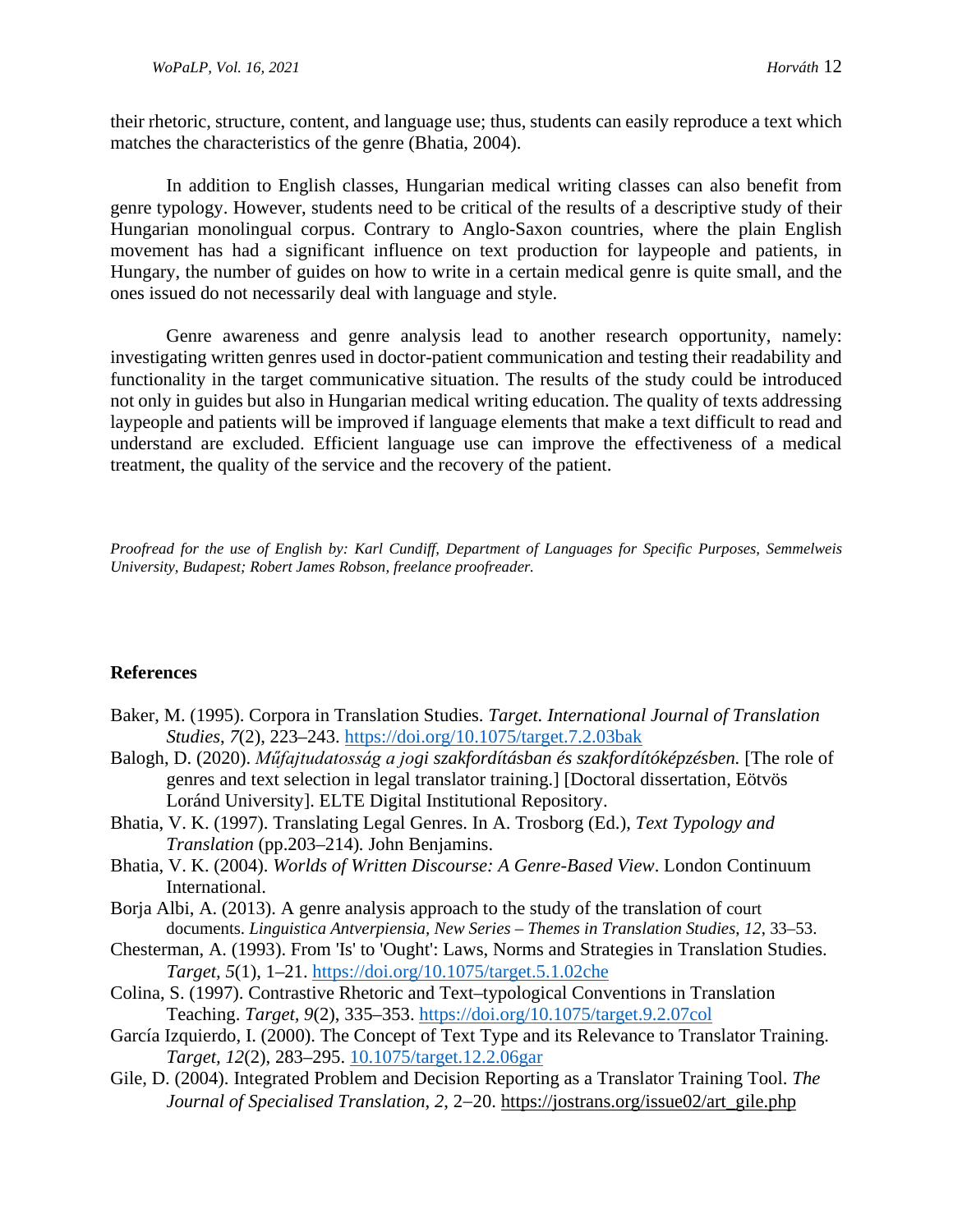- Hablamos Juntos (2009). *Developing the Translation Brief: Why & How – Tool 3*. RIUSS. [https://riuss.org/content-of-hablamos-juntos/developing-the-translation-brief-why-how](https://riuss.org/content-of-hablamos-juntos/developing-the-translation-brief-why-how-tool-3)[tool-3](https://riuss.org/content-of-hablamos-juntos/developing-the-translation-brief-why-how-tool-3)
- Hatim, B., & Mason, I. (1990). *Discourse and the Translator. Language in Social Life Series*. Longman.
- Heltai, P. (1999). Minimális fordítás. [Minimal translation.] *Fordítástudomány*. *1*(2), 22–32.
- Heltai, P. (2009). Minőségi szintek a fordításban. [Quality levels in translation.] In [No editor] *Fordítók és Tolmácsok Őszi Konferenciája* (pp.53–65). Magyarországi Fordítóirodák Egyesülete.
- Horváth, Á. (2018). Egészségtudományi szakfordítás Műfajok és feladattípusok. [Healthcare translation – genres and exercises.] In J. Dróth (Ed.), *Gépiesség és kreativitás a fordítási piacon és a fordításoktatásban* (pp.61–70). L'Harmattan Kiadó.
- Horváth, Á. (2021). Egészségtudományi szakfordítóképzés a Semmelweis Egyetemen. [Medical translator training at Semmelweis University.] *Fordítástudomány, 23*(1), 63‒81. <https://doi.org/10.35924/fordtud.23.1.4>
- House, J. (1977). A Model for Assessing Translation Quality. *Meta: Translators' Journal, 22*(2), 103–109.<https://doi.org/10.7202/003140ar>
- Hyland, K. (2008). Genre and academic writing in the disciplines. *Language Teaching, 41*(04), 543–562.<https://doi.org/10.1017/S0261444808005235>
- Károly, K. (2007a). Műfajelemzés a fordításkutatásban. [Genre analysis in translation research.] In L. Reha (Ed.), *Szakmai írások. Magyarország*. Magyar Fordítóirodák Egyesülete.
- Károly, K. (2007b). *Szövegtan és fordítás.* [Text linguistics and translation.] Akadémiai Kiadó.
- Károly, K. (2008). Genre transfer strategies and genre transfer competence in translation. *Sprachtheorie und germanistische Linguistik, 18*(1), 37–54.
- Klaudy, K. (2005). Általanos fordítástechnika idegen nyelvről magyarra. Módszertani útmutató a tantárgy oktatásához. [General translation techniques from a foreign language into Hungarian. Methodological guide on teaching translation techniques.] *Modern Nyelvoktatás, 11*(1), 57–64.
- Moreno, G., & Morales, L. S. (2010). Hablamos Juntos (Together We Speak): Interpreters, Provider Communication, and Satisfaction with Care. *Journal of General Internal Medicine, 25*(12), 1282–1288.<https://doi:10.1007/s11606-010-1467-x>
- Nord, C. (1991). *Text analysis in translation theory, methodology, and didactic application of a model for translation-oriented text analysis*. Rodopi.
- Nord, C. (1997). Defining translation functions. The translation brief as a guideline for the trainee translator. *Ilha do desterro. A Journal of English Language, Literature in English and Cultural Studies*, *33*, 41–55.
- Swales, J. M. (1990). *Genre analysis: English in academic and research settings*. Cambridge University Press.
- Toury, G. (1980). *In search of a theory of translation*. Porter Institute for Poetics and Semiotics.
- Trosborg, A. (1997). *Text typology and translation*. J. Benjamins.
- Trosborg, A. (2002). Discourse Analysis as Part of Translator Training. In C. Schäffner (Ed.), *The Role of Discourse Analysis for Translation and in Translator Training* (pp.9–52). Multilingual Matters.
- Vannyikov, J. V. (1987). Naucsno-tyehnyicseszkij perevod kak oszobij vid gyejatyelnosztyi. In J. N. Marcsuk (Ed.), *Naucsno-tyehnyicseszkij perevod* (pp.32-55). Nauka.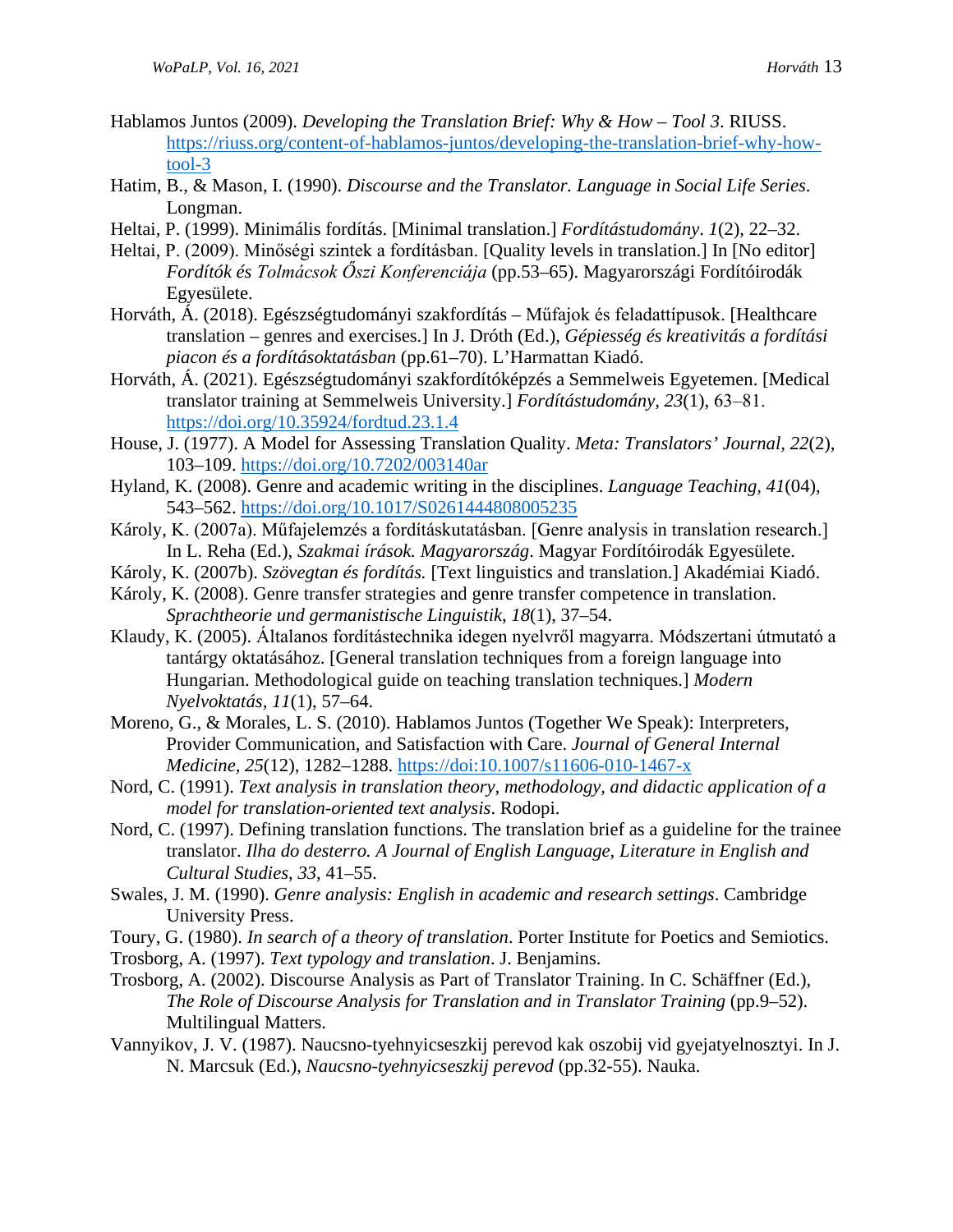# **APPENDIX A**

### **Genre Analysis and Translation Strategies**

Genre's name (English/Hungarian):

Translation direction:

Sources of texts (https://):

Guides for writing or translating the genre (e.g.: instructions, glossaries, templates) Any published literature on the genre (https://):

Any information that is good to know about the genre or may influence decisions in the process of translation:

# **I. Investigation of authentic texts in the source and target culture (bilingual corpus) Extratextual factors:**

| <b>Factors</b>      | <b>Source language</b> | <b>Target language</b> |
|---------------------|------------------------|------------------------|
| Author              |                        |                        |
|                     |                        |                        |
| Discourse community |                        |                        |
|                     |                        |                        |
| Aim of genre        |                        |                        |
|                     |                        |                        |
| Expectations        |                        |                        |

# **Intratextual factors:**

| <b>Factors</b>               | <b>Source language</b> | <b>Target language</b> |
|------------------------------|------------------------|------------------------|
| Topic                        |                        |                        |
| Structure and content        |                        |                        |
| <b>Style</b>                 |                        |                        |
| Addressing<br>reader,<br>the |                        |                        |
| generic subject              |                        |                        |
| Length and complexity of     |                        |                        |
| sentences                    |                        |                        |
| Types of sentences           |                        |                        |
| their<br>Verb tenses<br>and  |                        |                        |
| functions                    |                        |                        |
| their<br>Modal verbs<br>and  |                        |                        |
| functions                    |                        |                        |
| Ratio of active to passive   |                        |                        |
| sentences                    |                        |                        |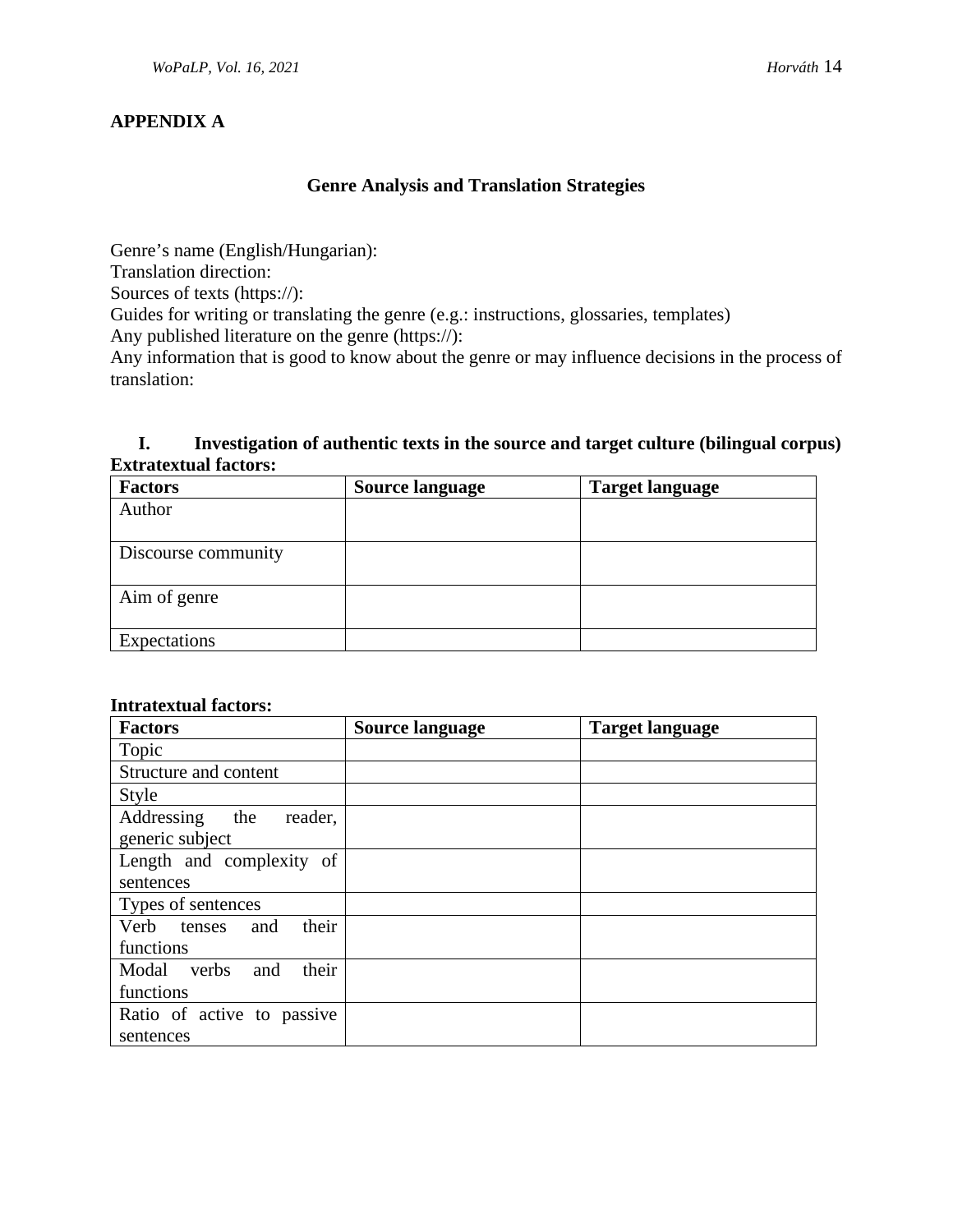#### **Genre-specific words and expressions, standard phrases**

| <b>Source language</b> | <b>Target language</b> |
|------------------------|------------------------|
|                        |                        |
|                        |                        |
|                        |                        |
|                        |                        |

### **Recommended translation strategies based on the investigated authentic texts**

- a) when translating from L1 to L2
- b) when translating from L2 to L1

### **II. Investigation of official translations (parallel corpus)**

- a) Which aforementioned strategies were used in the official translations?
- b) Which aforementioned strategies were neglected in the official translations?
- c) What additional strategies were used in the official translations that the study of the bilingual corpus did not reveal?

### **III. Translation strategies**

Having analysed the bilingual and parallel corpora, what strategies would you recommend for translation of the genre?

- 1.
- 2.
- 3.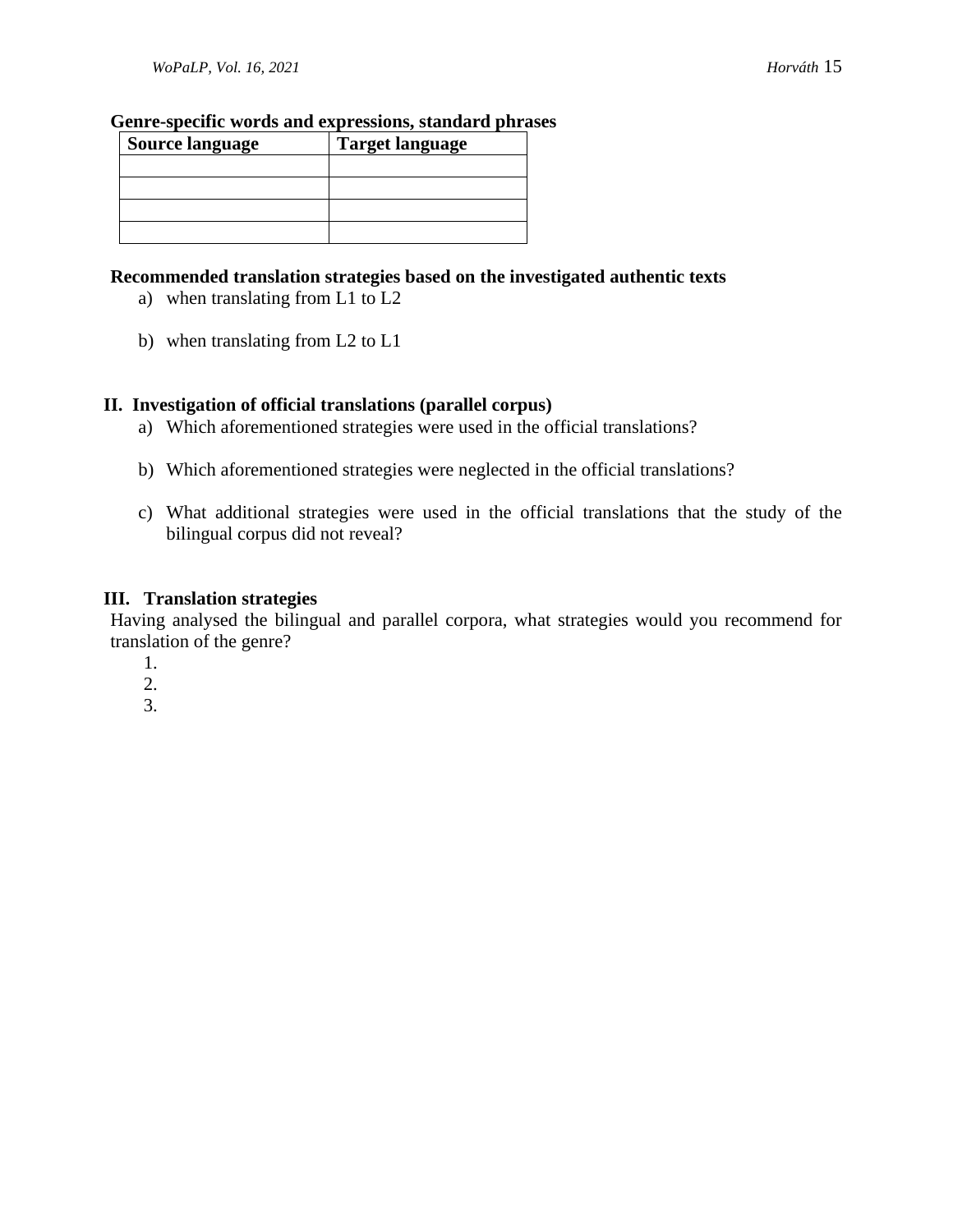# **APPENDIX B**

# **Translation Guide**

Genre's name (English/Hungarian): Translation direction: Sources of texts (https://):

Guides for writing or translating the genre (e.g.: instructions, glossaries, templates)

# **Brief introduction of the genre:**

| Where<br>these<br>documents<br>are<br>used?                                                                                                                                                                                           |  |
|---------------------------------------------------------------------------------------------------------------------------------------------------------------------------------------------------------------------------------------|--|
| What is the purpose of the genre?                                                                                                                                                                                                     |  |
| Who is the author?                                                                                                                                                                                                                    |  |
| discourse<br>Who<br>is<br>the<br>community?                                                                                                                                                                                           |  |
| Is it a frequently translated genre,<br>or it is rarely translated despite<br>there being a demand for it?                                                                                                                            |  |
| Is it a hard- or soft-structured<br>genre?                                                                                                                                                                                            |  |
| If it is a soft-structured genre, as<br>an expert of the genre what in-<br>house, non-official translation<br>strategies would you recommend<br>for translators to use or avoid?<br>What do you expect the target<br>text to be like? |  |
| Is there any difference in the<br>structure of the genre between<br>the cultures?                                                                                                                                                     |  |
| Is there any difference in the<br>content of the genre between the<br>cultures?                                                                                                                                                       |  |
| If the discourse community is<br>laypeople or patients, is the genre<br>written in a patient-friendly style<br>in both cultures?                                                                                                      |  |
| Any other useful information<br>about the genre?                                                                                                                                                                                      |  |